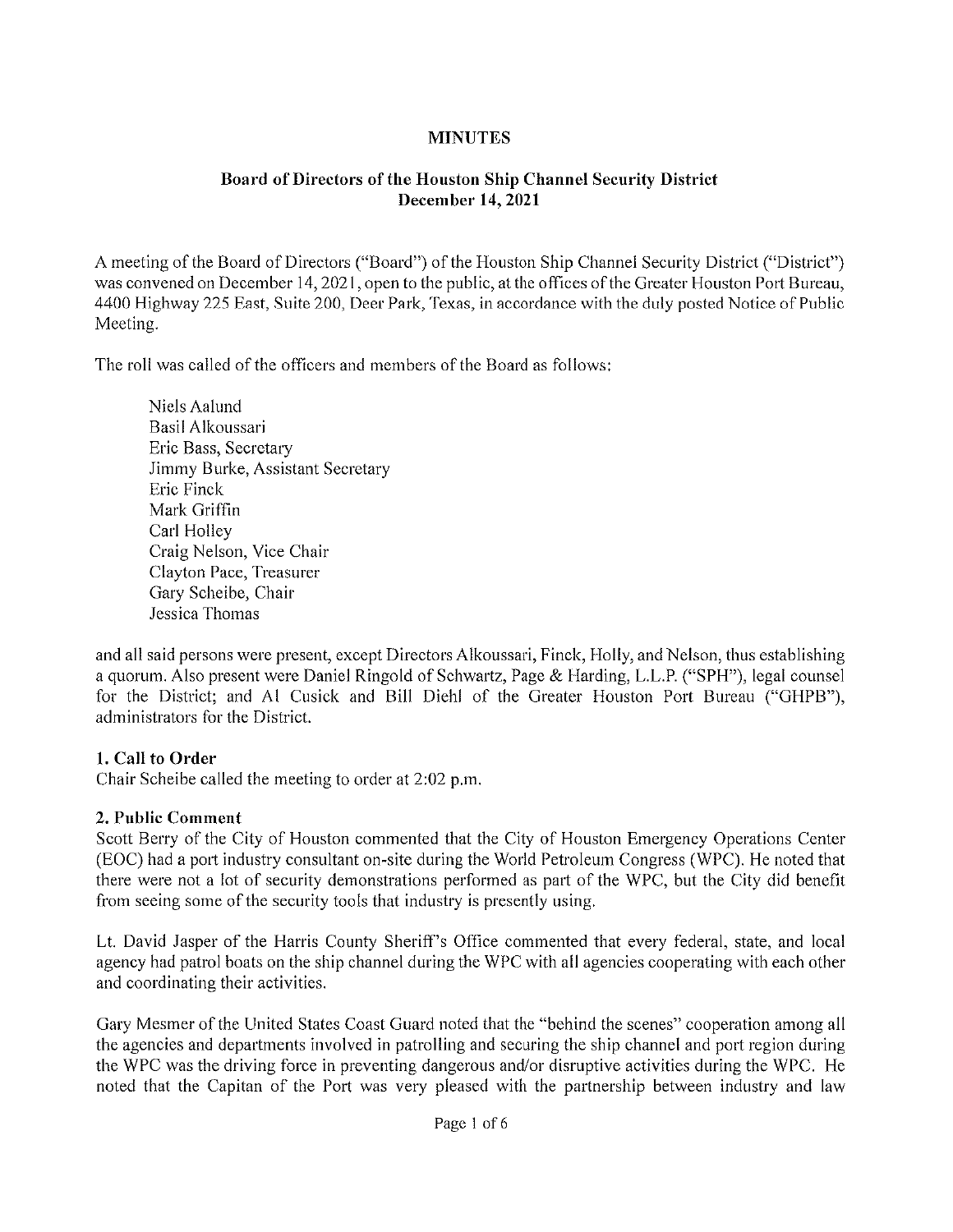enforcement during the event and felt that the coordinated effort was a deterrent to the occurrence of any security incidents.

Chair Scheibe thanked everyone for their comments. He emphasized that not only does the District support law enforcement efforts by funding of assets, but also provides a platform through which multiple entities can come together to work as a team, which is of real value to facility owners within the District and the broader port community.

#### 3. Approval of Minutes of November 9, 2021, Board of Directors Regular Meeting

Secretary Bass advised the Board that the draft minutes of the November 9,2021, meeting were distributed as part of the Board Book materials and asked if there were any comments to said minutes. There being none, Director Thomas moved to approve the minutes of the November 9, 2021, meeting, as presented. Director Pace seconded the motion, which passed unanimously.

# 4. Chair's Comments on Industry Regulations and Related Matters

Chair Scheibe noted that there was nothing new to report this month.

# 5. Report on the Annual Meeting and Luncheon

Mr. Cusick reported that the annual meeting was attended by 83 persons. The total cost of the meeting and lucheon at the Marriott South was \$1,900. Chair Scheibe noted that there was a strong turnout of elected officials and other dignitaries.

# 6. Report on the Election of Candidates for the 2022-2024 Zone Directors

Mr. Cusick reported that the zone director candidates receiving the highest number of votes in each security zone were Basil Alkoussari, Tim Krietemeyer, Eric Finck, and Eric Bass. He noted that, with the Board's approval, the GHPB will send the list of proposed nominees to the Harris County Judge's Office for placement on the agenda for the Commissioners Court's January 4,2022 meeting. The complete report on the zone director election is attached to these minutes as Exhibit A.

# 7. Report on Appeals of 2021 Assessments

Mr. Cusick reported there were no appeals of the 2021 Assessment Invoices.

# 8. Approval of the Tenth Amendment to the Interlocal Agreement with Harris County for 2021 Security Projects and 2022 Security Services

Mr. Ringold advised the Board that the draft agreement was in the Board Book and reviewed pertinent sections of same with the Board. Director Burke moved to approve the Tenth Amendment to the Agreement with Harris County, as presented. Director Griffin seconded the motion, which passed unanimously.

### 9. Authorize preparation and submission of District information to Texas Comptroller of Public Accounts as required by Section 403.0241, Texas Government Code, and Chapter 203, Texas Local Government Code, for inclusion in the Special Purpose District Public Information Database

Mr. Ringold advised the Board that a supptemental report containing the information required to be submitted to the State Comptroller for inclusion in the Special Purpose District Database is within the scope of the engagement with the District's auditors. Director Pace moved to authorize McCall Gibson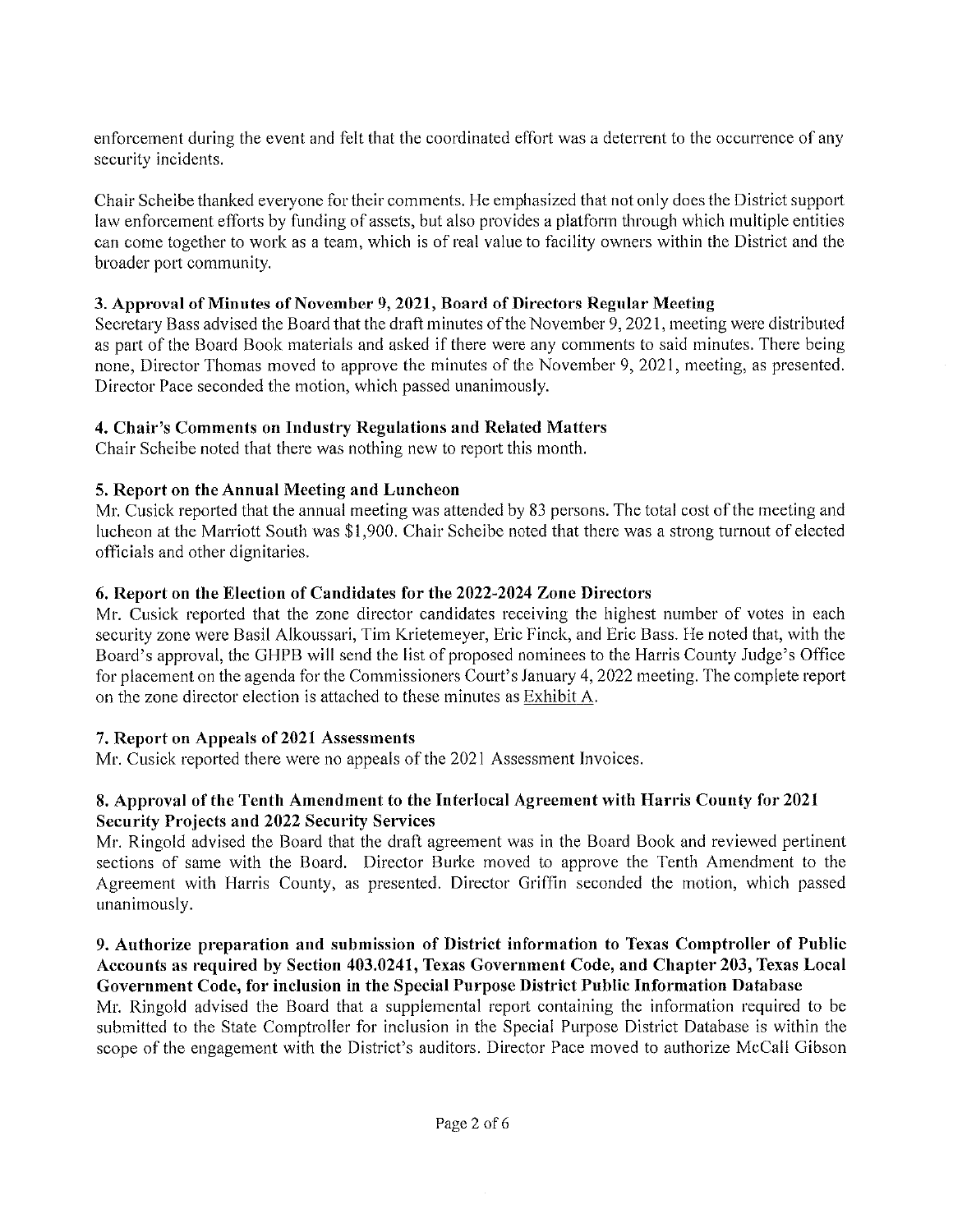Swedlund Barfoot PLLC to prepare the report and submit same to the State Comptroller's Office on behalf of the District. Director Thomas seconded the motion, which passed unanimously.

# 10. Legal Report - Schwartz, Page & Harding, L.L.P.

Mr. Ringold advised that the delinquent assessment collection report prepared by Perdue Brandon Ficlder Collins & Mott, LLP was in the board book. A copy of the Delinquent Assessment Collection Report is attached to these minutes as Exhibit B. He noted that one account was paid in full over the past month. He further noted that there are a couple of delinquent accounts for facilities that have permanently gone out of business. Mr. Ringold noted that he has requested that Perdue Brandon accerlate their collection activity efforts, where possible, on those delinquent companies that are still solvent or in bankruptcy proceedings.

# 11. Status Report – Greater Houston Port Bureau

# a. Administrative and Financial Reports

Mr. Cusick advised the Board that the administrative and financial reports are in the Board Books. He advised the Board that there are two checks which require Board approval this month, as follows: Greater Houston Port Bureau - \$15,535.37 for November administrative services; Harris County - \$43,273.28 for FY2017 & FY2019 PSGP reimbursement. A copy of the Administrative and Financial Report is attached to these minutes as Exhibit C. Director Pace moved to accept the report and to approve the checks for payment. Director Thomas seconded the motion, which passed unanimously.

# b. Assessment Update

Mr. Cusick advised the Board the Assessment Analysis report is in the Board Book. A copy of the Assessment Analysis Report is attached to these minutes as Exhibit D.

# c. Education Report

Mr. Cusick advised the Board that the Education report is in the Board Book. The Education report is attached to these minutes as Exhibit E.

# d. Management and Outreach

CAPT Diehl advised the Board that Chair Scheibe sent thank you notes to the elected officals and dignitaries who attended the Annual Meeting. He also reported that the GHPB would start working on the annual year in review magazine in January. He noted that the Captain of the Port invited Chair Scheibe and him to attend a meeting with the USGC Sector and CISA leaders.

# 12. Status Report – City of Baytown

No one was present from the City of Baytown.

# 13. Status Report – City of Houston

Scott Berry noted that a written report of the activities of the City of Houston's airborne and marine units is in the Board Book.

# 14. Status Report – Harris County

a. Universal Services/Central Technology Services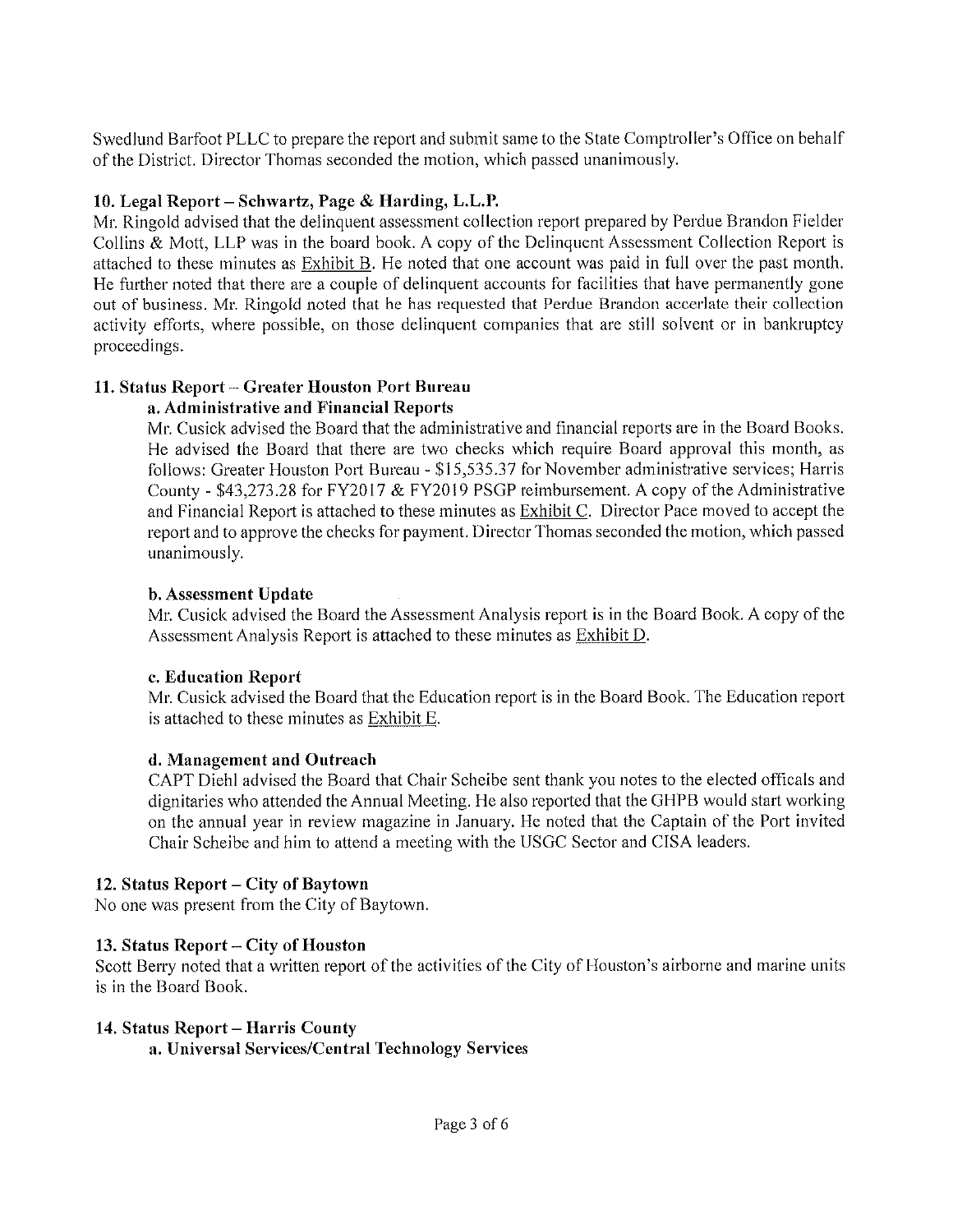Bo Garces reported on the operational status of the County's Port Information Network (PIN) camera system and the Command Bridge skuational software. Mr. Garces also provided an update on the County's routine and preventative maintenance activities on the PIN hardware and software.

#### b. Engineering

There was no report from Harris County Engineering.

#### c. Sheriff's Office

Lt. David Jasper reported on the relevant activities of the Sheriff's Office. He noted that three dive team members completed advanced training this month. He further advised that the Sheriff's Office expects to take delivery of the muiti-mission interceptor SAFE Boat before the end of the month.

#### 15. Status Report – Texas Department of Public Safety

Marisa Brusuelas advised they she and Ms. Martinez have completed their threat analysis assessment, and, as soon as it is approved internally, they will be providing it to the District for the Board's use and distribution of any non-protected information.

#### 16. Status Report - U.S. Coast Guard

Gerry Messmer advised the Board that the Area Maritime Security Committee would be meeting in person and virtually on February 24, 2022. He noted that the AMSC is evaluating a 1 80° camera system that is currently installed in Corpus Christi and provides greater range and capabilities per camera than the system currently in use within the District.

#### 17. Status Report DHS/CISA

There was no report from DHS/CISA.

18. Recess to Executive Session to discuss matters relating to security devices and personnel or security audits pursuant to §551.076, Texas Government Code; emergency response providers, risk or vulnerability assessments, encryption codes and security keys for communications systems, information prepared for the United States, information relating to critical infrastructure, and information relating to security systems, all pursuant to §418.183(f), Texas Government Code; and to consult with the District's attorney pursuant to matters authorized by §551.071, Texas Government Code

There was no Executive Session.

#### 19. Reconvene in Open Session and Take Any Action Regarding Items Discussed in Executive Session

There was no Executive Session.

#### 20. Consider Items for Future Meeting Agendas

No specific items were requested for inclusion on the agenda for the next meeting.

#### 21. Adjourn.

Director Thomas moved to adjourn the meeting. Director Bass seconded the motion, which passed unanimously at 2:32 PM.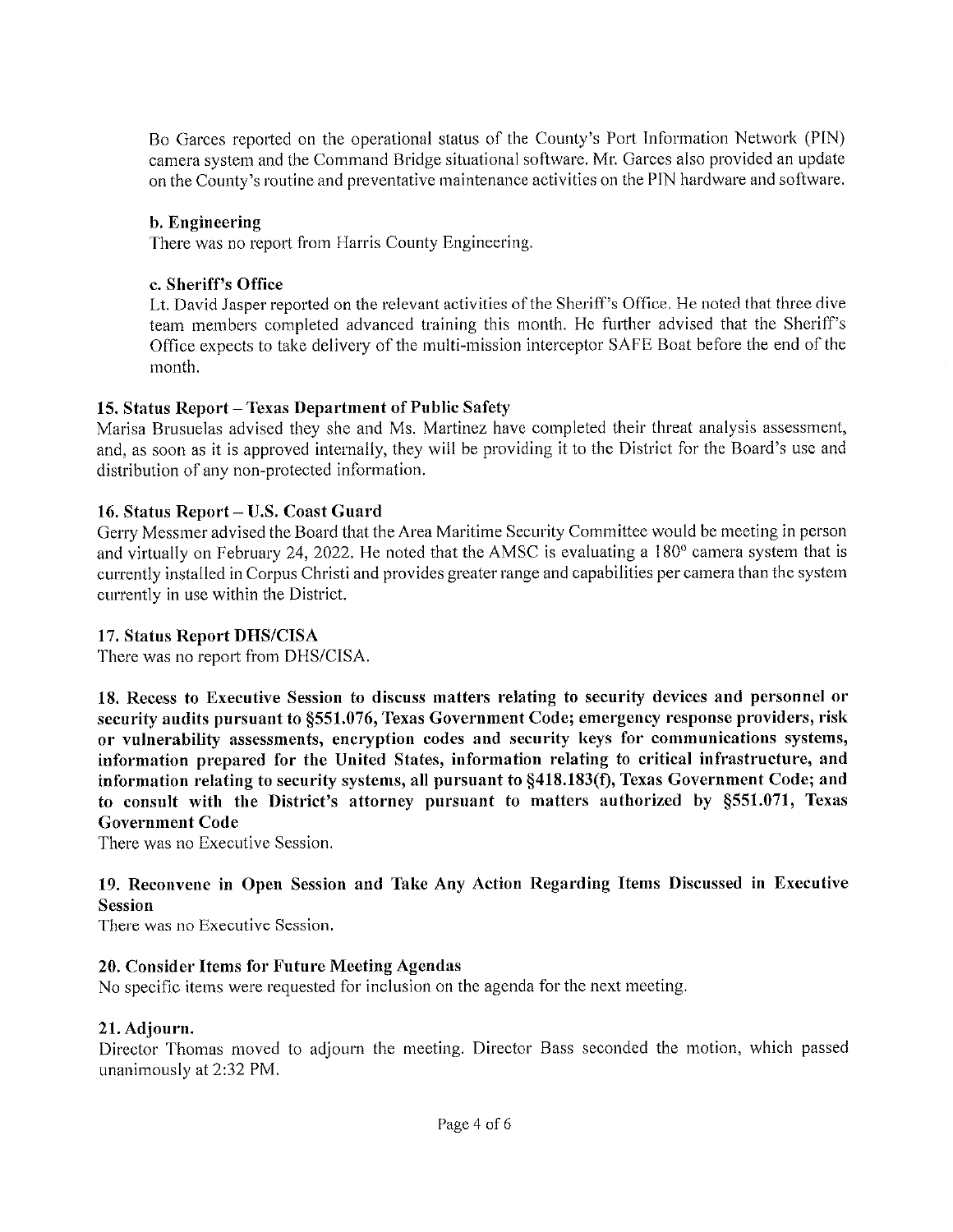# Next Meeting. The next regular meeting of the Board will be on January 11, 2022, at 2:00 PM

The above is a correct copy of the Minutes of December 14, 2021, meeting of the Board of Directors of the Houston Ship Channel Security District.

Eur T Box

Eric Bass, Secretary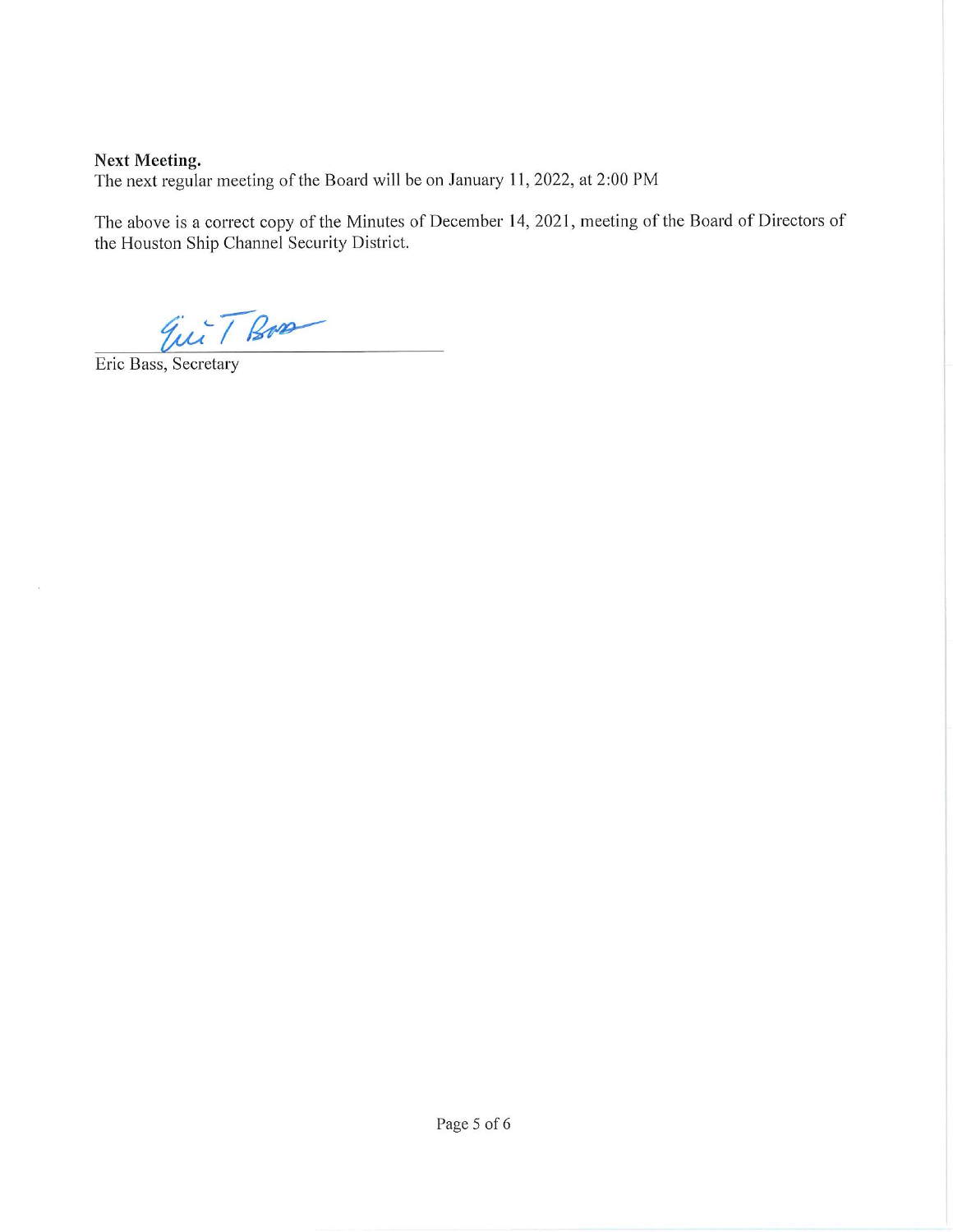# LIST OF EXHIBITS:

- A. Report on the Election of Candidates
- B. Delinquent Assessment Collection Report
- C. Administrative and Financial Report
- D. Assessment Analysis Report
- E. Education Report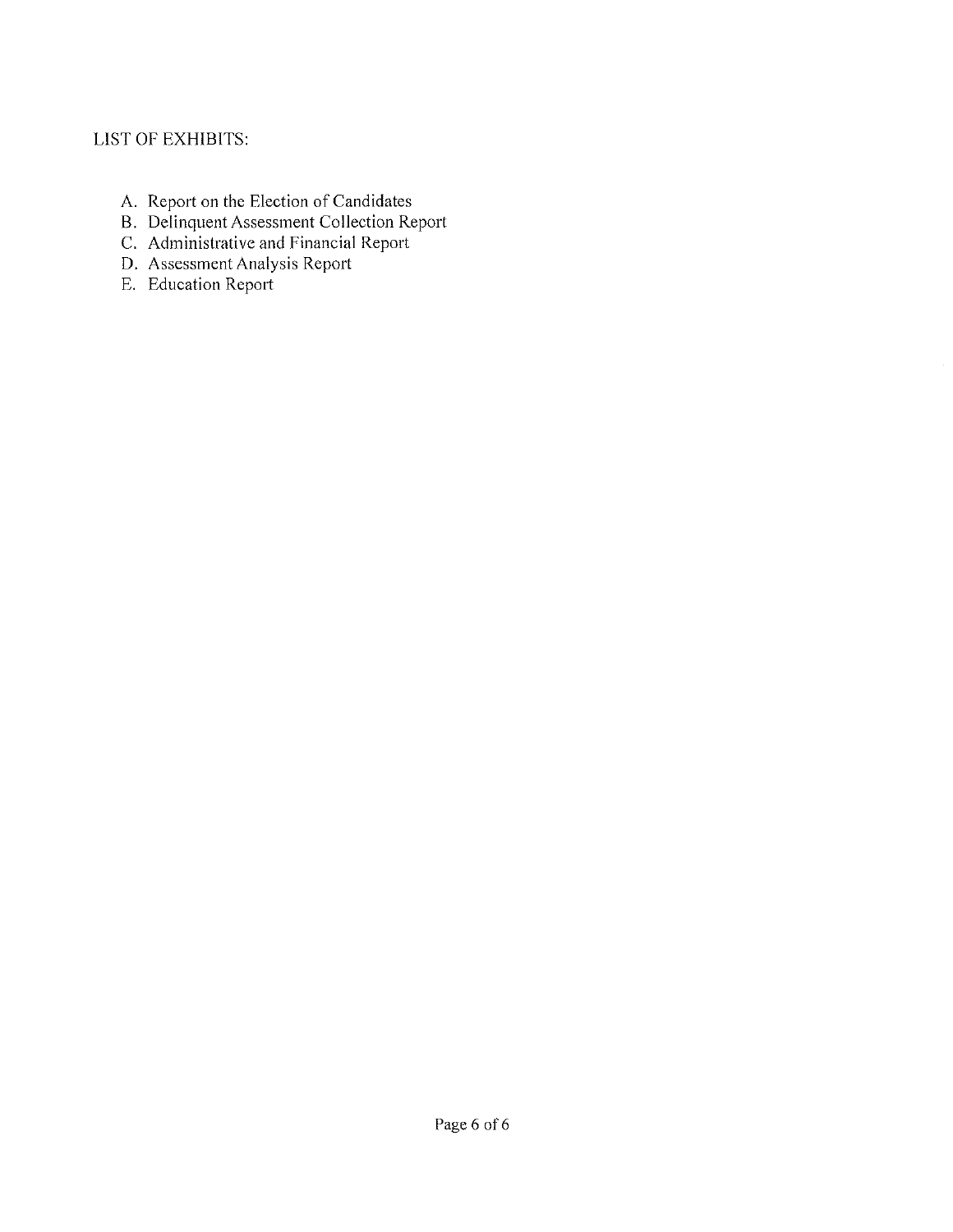

Houston Ship Channel Security District

#### 2021 Election Results

### Zone 1

| 1.     | Basil Alkoussari   | 10 votes | Incumbent |  |  |
|--------|--------------------|----------|-----------|--|--|
| 2.     | Jarod Burt         | 1 vote   |           |  |  |
| 3.     | Raymond Espinosa   | 2 votes  |           |  |  |
| 4.     | Jeremy Jenkins     | 1 vote   |           |  |  |
| Zone 2 |                    |          |           |  |  |
|        | 1. Tim Krietemeyer | 4 Votes  |           |  |  |
| Zone 3 |                    |          |           |  |  |
|        | 1. Eric Finck      | 8 Votes  | Incumbent |  |  |
| Zone 4 |                    |          |           |  |  |
|        | 1. Eric Bass       | 5 votes  | Incumbent |  |  |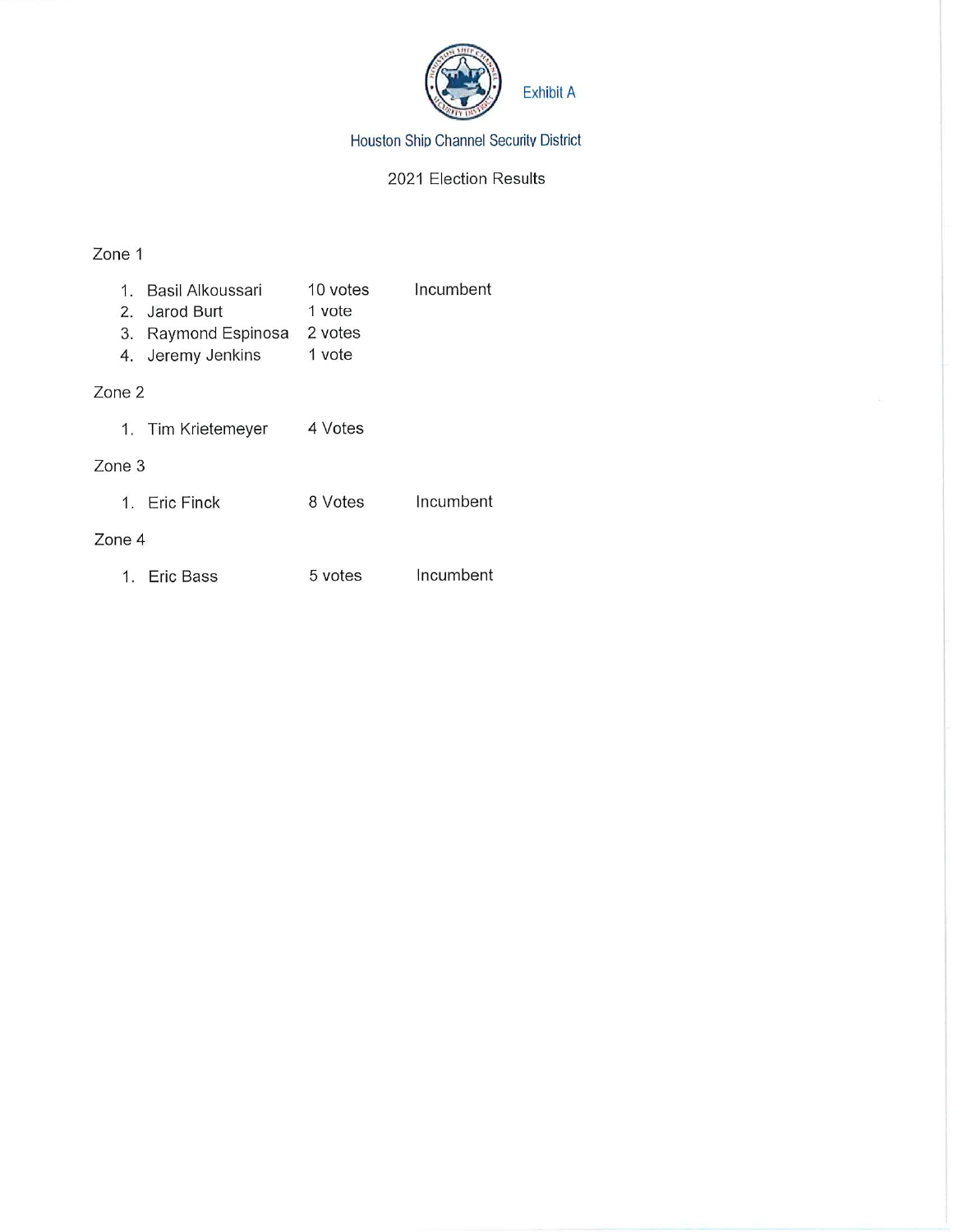### PERDUE, BRANDON, FIELDER, COLLINS & MOTT L.L.P, DELINQUENT ASSESSMENT REPORT HOUSTON SHIP CHANNEL SECURITY DISTRICT December 14,2021

Amounts shown are base assessment amounts.

#### Bankrupt, claim filed:

American Commercial Barge Line 20 assessments \$7,8! 0.00 Lummus Technology Inc. 20 assessments \$7,810.00

Claims have been filed on behalf of the District.

# Suit filed:

Frederick Trucking LLC 13-14 assessments \$i 8,375.00

Suit filed 10/22/14. Judgment signed 8/11/15; the judgment is final. An abstract of judgment has been filed. The defendant filed a "bill of review" to vacate the judgment. The court heard motions for summary judgment and ruled in favor of the defendant. We have appealed to the court of appeals. The court did not decide the appeal on the merits, but dismissed it to have the main case tried first. We will prepare a motion for summary judgment to file in district court.

Port Packaging LLC 14-15 assessments \$7,224.52

Suit filed 10/22/14. Judgment signed 5/3/16; the judgment is final. An abstract of judgment has been filed. The District agreed to a payment agreement. The most recent payment was received on 9/5/18. We sent a formal notice of default; their attorney responded, said that the company was struggling and that he no longer represented them. He forwarded the default letter to them. It appears that the company is now out of business.

#### Other accounts:

Richardson Companies 19-20 assessments \$18,092.80

On 10/9/20, we spoke to Silva from the accounts payable department and she asked for our contact information and she said she would give it to the CEO, Kelly Richardson. We called back on 12/2/21 and left another voice mail message; we also sent another demand letter to the mailing address.

Praxalr, Inc./ Douglas Shearer 20 assessments \$5,375.00

On 12/2, we sent another demand letter to the mailing address and an emailed statement; we also called and left a voice mail message.

Baker Petrolite Corporation/ Attn: Chris Strouse-Plant Director \$467.05 Paid in full.

Bay Area Environmental Services/Tracy Hollister- Plant Manager \$350.00

On 11/8, we spoke to Theresa and she gave us an email address for Elizabeth, the person who handles this account. We sent her an emailed statement.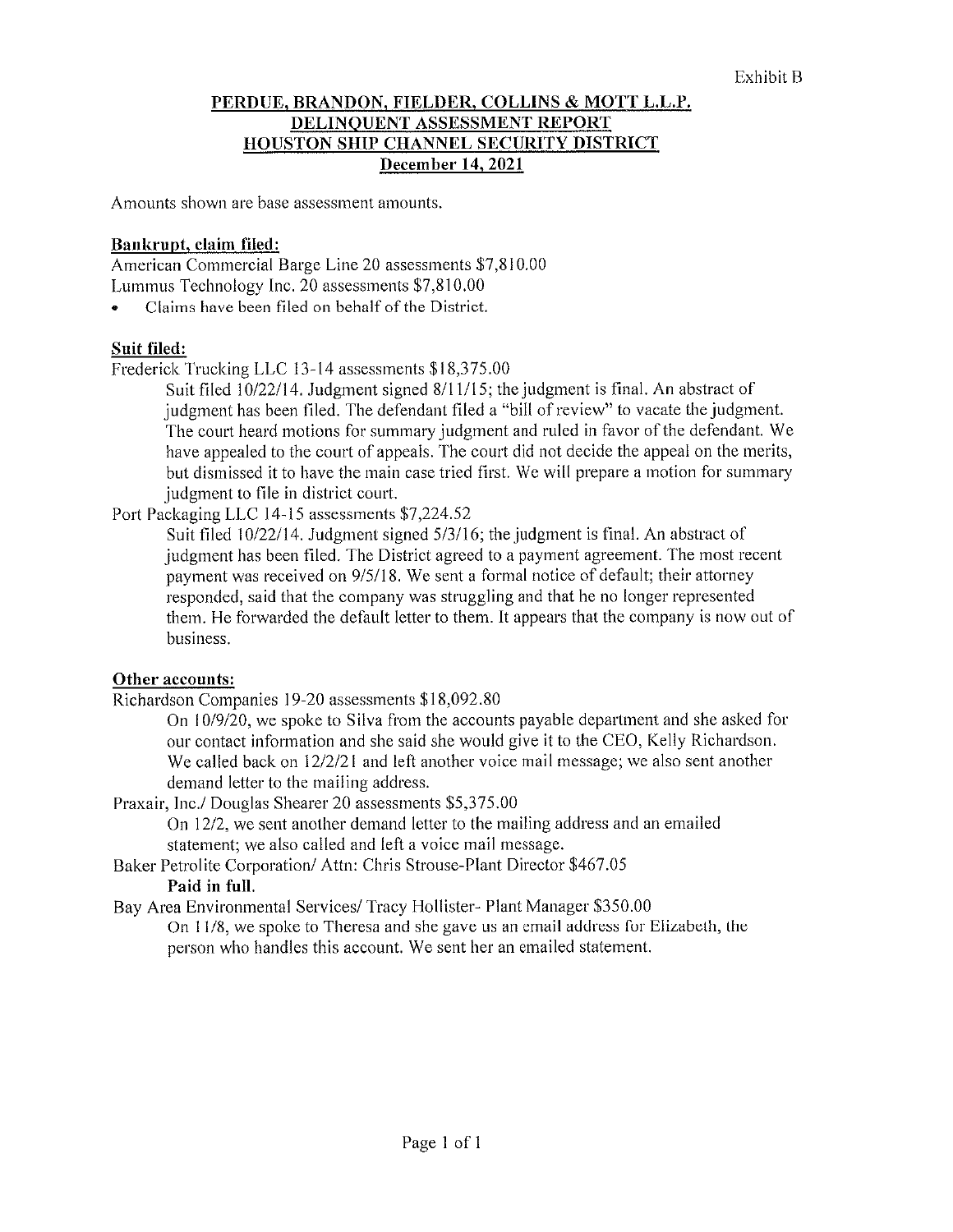

Greater Houston Exhibit C

# HSCSD Administrative Report

# December 14, 2021

### Financial and Investment Reports

- Operating and Investment Statements as of November 30, 2021
	- Operating Account Reconciliation and Cash Flow Statements show:
		- **The bank balance was \$12,026.29**
		- Deposits were \$10,200.00
		- **•** Transfers from Money Market were \$300,000.00
		- **•** Transfers from TexPool were \$0.00
		- Cleared checks were \$722,225.29.
		- Service Charge was \$157.59
		- Checks outstanding were \$0.00
		- Money Market Account Reconciliation shows:
			- The invested balance was \$313,752.82
				- Deposits were \$591,964.27
				- **Transfers from TexPool Investments were \$100,000.00**
				- Transfers to Operating were \$300,000.00
				- **•** Transfers to TexPool Investments were \$ 0.00
				- **•** Deposits in Transit were \$0.00
				- **•** Interest earned was  $$0.45 0.01\%$
	- TexPool Account Reconciliation shows:
		- The invested balance was \$6,947,424.06
		- **•** Deposits were \$0.00
		- **n** Transfers to Operating Account were \$0.00
		- Transfers to Money Market Account were \$100,000.00
		- **•** Interest earned was \$379.24 0.0663%
	- Disbursements totaled \$303,035.56
- Incumbercd and Committed PSGP Matching Funds
	- \$3,287,470.43 outstanding as of 11/30/2021
- Checks Requiring Board Approval
	- There are 2 checks requiring action by the Board
		- Greater Houston Port Bureau \$15,535.37 for November administrative services
		- Harris County \$43,273.28 for FY 2017 & FY2019 PSGP Match Reimbursement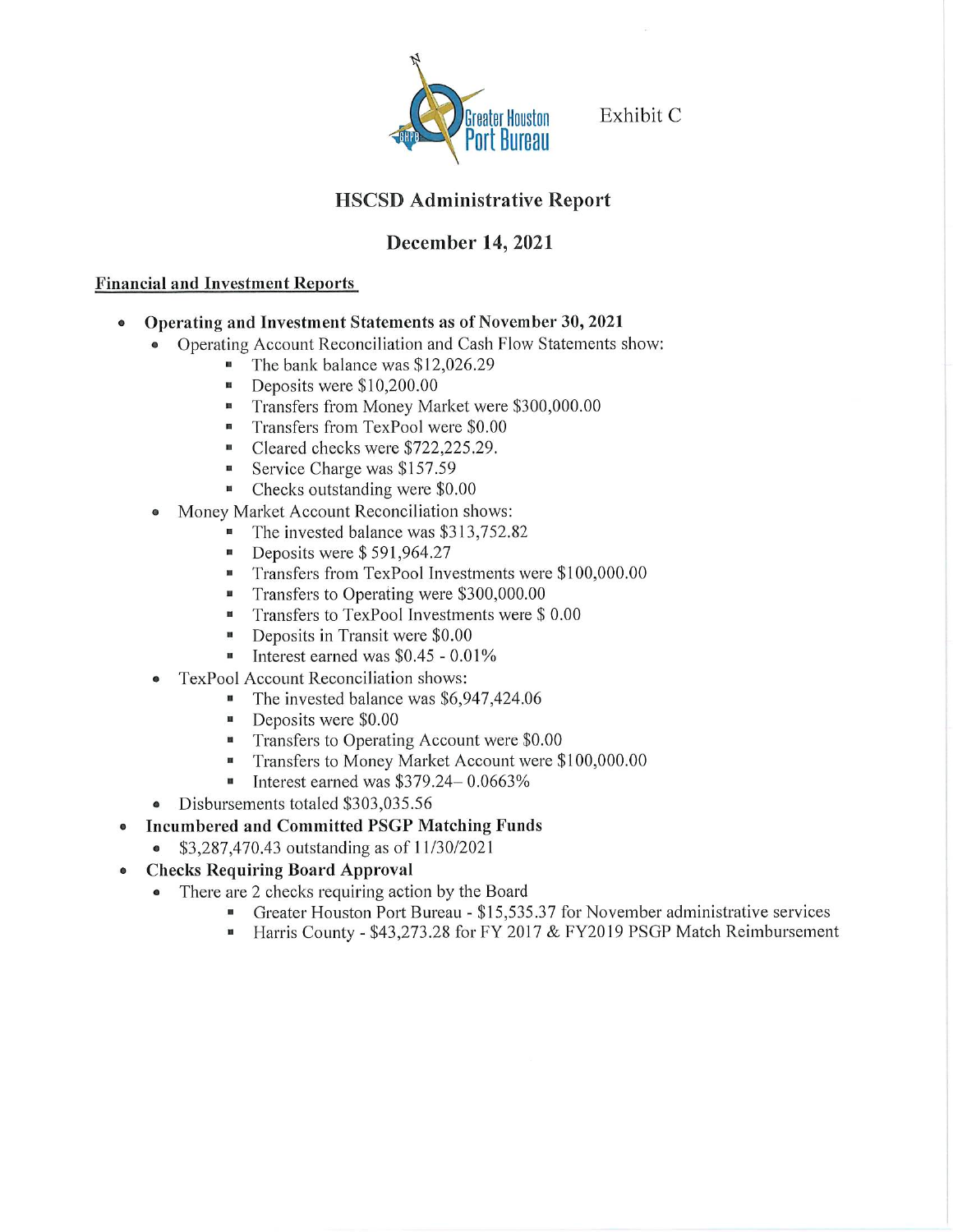

Exhibit D

#### Houston Shio Channel Security District

# Assessment Analysis as of December 31, 2021

#### 2021 Assessment Analysis

| 2021 Assessment Roll - 182 Companies | \$2,356,750.00          |              |                |
|--------------------------------------|-------------------------|--------------|----------------|
| Receipts to Date 55.1% 97 Companies  | last payment $12/28/21$ | 1,297,825.00 |                |
| <b>Receivables</b>                   | 85 Companies            |              | \$1,058,925.00 |
| <b>Penalty &amp; Interest</b>        | Accrued P&I as of       | 0.00         |                |
| <b>P&amp;I Receipts to Date</b>      | 0 Companies             | 0.00         |                |
| <b>P&amp;I Write-Off</b>             | 0 Companies             | 0.00         |                |
| <b>P&amp;I</b> Receivables           |                         |              | 0.00<br>S      |
| <b>Total Receivable</b>              |                         |              | \$1,058,925.00 |

| 2013-2020 Accounts with Collection Agency |                                           |             |             |  |
|-------------------------------------------|-------------------------------------------|-------------|-------------|--|
| Receivables                               | Delinquent $-3$ Companies                 | \$45,446.52 |             |  |
|                                           | Accrued Penalty & Interest as of 12/01/21 | 30,401.01   |             |  |
| <b>Total at Collections</b>               |                                           |             | \$75,847.53 |  |

- Two companies were turned over to the collection attorney on July 1, 2014. Interest continues to accrue on these accounts. Legal action is being combined for 2013, 2014 and 2015.
- An additional amount for 2018 for a company was referred to Perdue, Brandon, Fielder, Collins & Mott L.L.P, July 1, 2019. Interest continues to accrue on this account. Legal action is being combined for 2013,2014,2015,and 2018.
- A third company was referred to Perdue, Brandon, Fielder, Collins & Mott on for 2019 on August 5, 2020. Interest continues to accrue on the account.
- An additional amount for 2020 was referred to Perdue, Brandon, Fielder, Collins and Mott LLP in August 1, 2021. Interest continues to accrue on the account. Legal action is being combined for 202019 and 2020.